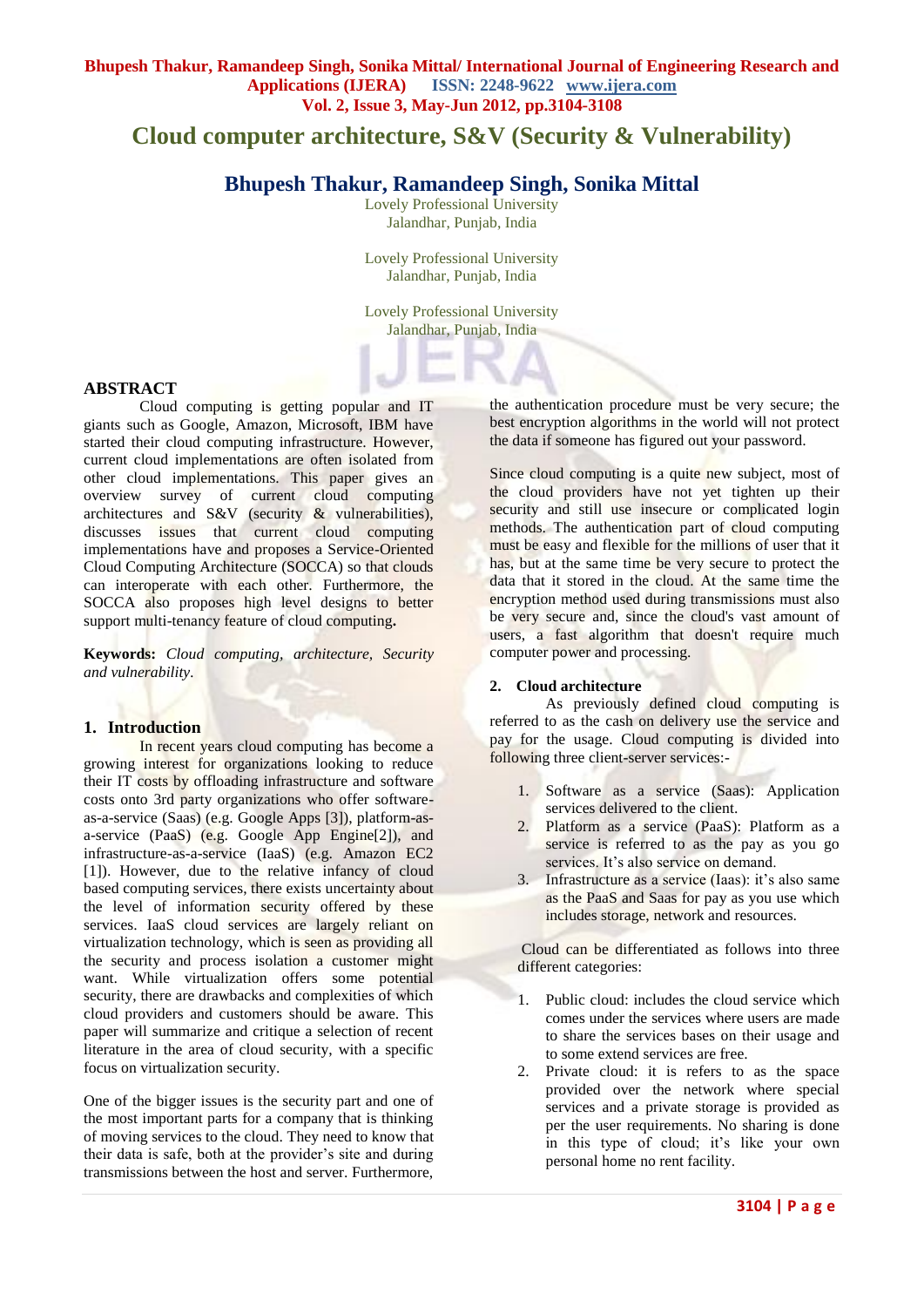3. Hybrid cloud: it is refers to as the cloud service which includes involvement of moth public and private cloud services. Its usage depends on the demand or the requirement..

#### **3. Risk factor in cloud**

Following are the risk factors in cloud

- 1. Resource exhaustion
- 2. Customer isolation failure
- 3. Interception of data in transmission
- 4. Data leakage on upload/download , intra cloud
- 5. Distributed denial of service (DDOS)
- 6. Loss or comprise of encryption key
- 7. Network failure
- 8. Networking management
- 9. Modification of network traffic
- 10. Social engineering attack
- 11. Loss or compromise of security logs
- 12. Backups lost or stolen

## **4. Authentication problem**

The most common login form used today, not only for cloud services, is to use static passwords. Many can agree that static password have a lot of security problems. Static passwords are often very easy to crack, since users prefer non-complex passwords. The users also rarely change their passwords or use the same password to access multiple services. Therefore, different cloud providers have lately started with *one time password* with *two-factor authentication.* The problem with their solutions is that it cost money, for the user or the provider, it can be complicated to use, or that the user have to carry a separate authentication device with him at all time.

One of the main concerns regarding cloud services is the security part, and is one large factor to why companies and customer hesitate to migrate their services into the cloud. At the same time, the security must be easy for the customers to understand and appeal to all kinds of people with different technical knowledge. And lastly, the security solutions should be very cheap or free of charge to implement, both for providers and customers, to attract more people to the cloud. So, in conclusion, for cloud services to grow even more, it needs a simple and cheap security solution.

## *4.1 Authentication*

In general authentication is the act of creating or validating something (or someone) as authentic and claims made about the topic are true. This might engage proving the identity of a person, guarantee that a product is what it's wrapping and tagging claims to be, tracing the origins of a relic, or assuring that a computer program is a trusted one.

In computer networks and Internet or any web based services; authentication is usually done using the login password. Knowledge of the password is adopted to ensure that the user is authentic. Each user registers first or get registered by someone else and using an assigned or self-stated password. On each subsequent use, the user must know and use the previously declared password. The weakness of this system is that passwords can often be stolen, unintentionally revealed or forgotten.

There are a couple of possible authentication attacks:-

- *Eavesdropper attacks*: Attacker gains information from an authentication exchange and restoring data, such as authentication key values may be used to authenticate.
- *Man-in-the-middle attacks: -* Where an attacker inserts himself in between the client and the verifier in an authentication process. The attacker attempts to authenticate by pretending as the client to the verifier and the verifier to the client.
- *Replay attacks: -* Where the attacker traces the data of a successful authentication and replays this information to get an untruly authentication to the verifier.
- *Verifier impersonation attacks: -* Where the attacker pretends to be the verifier to the customer to obtain authentication keys or data that may be used to authenticate fallaciously to the verifier.
- *Session hijacking attacks*: Where the attacker hijacks a session following successful authentication by stealing session key or session cookie.
- *Verifier impersonation attacks, Customer fraud attacks , Key logger attacks etc.*

Following are the authentication or encryption standards being used by the cloud providers:-

- *1. AES(advanced encryption standard)*
- *2. RC4*
- 3. *Two-factor authentication with OTP*
- One time passwords
- 5. Time-based OTPs
- 6. Counter-synchronized OTPs

Of the above defined authentication standards twofactor authentication has been the most reliable method used so far. In two factor authentication a user has to supply two terms in order to authenticate him. The user 24 must have *something you know* used together with *something you have*. For example, when a user logins to a web page he writes his static password (*something you know*), and a series of random numbers from an authentication device (*something you have)*. [5]

The most common implementation of this is when a person withdraws money from an ATM. The user has a bank card that he puts in to the machine, and a PIN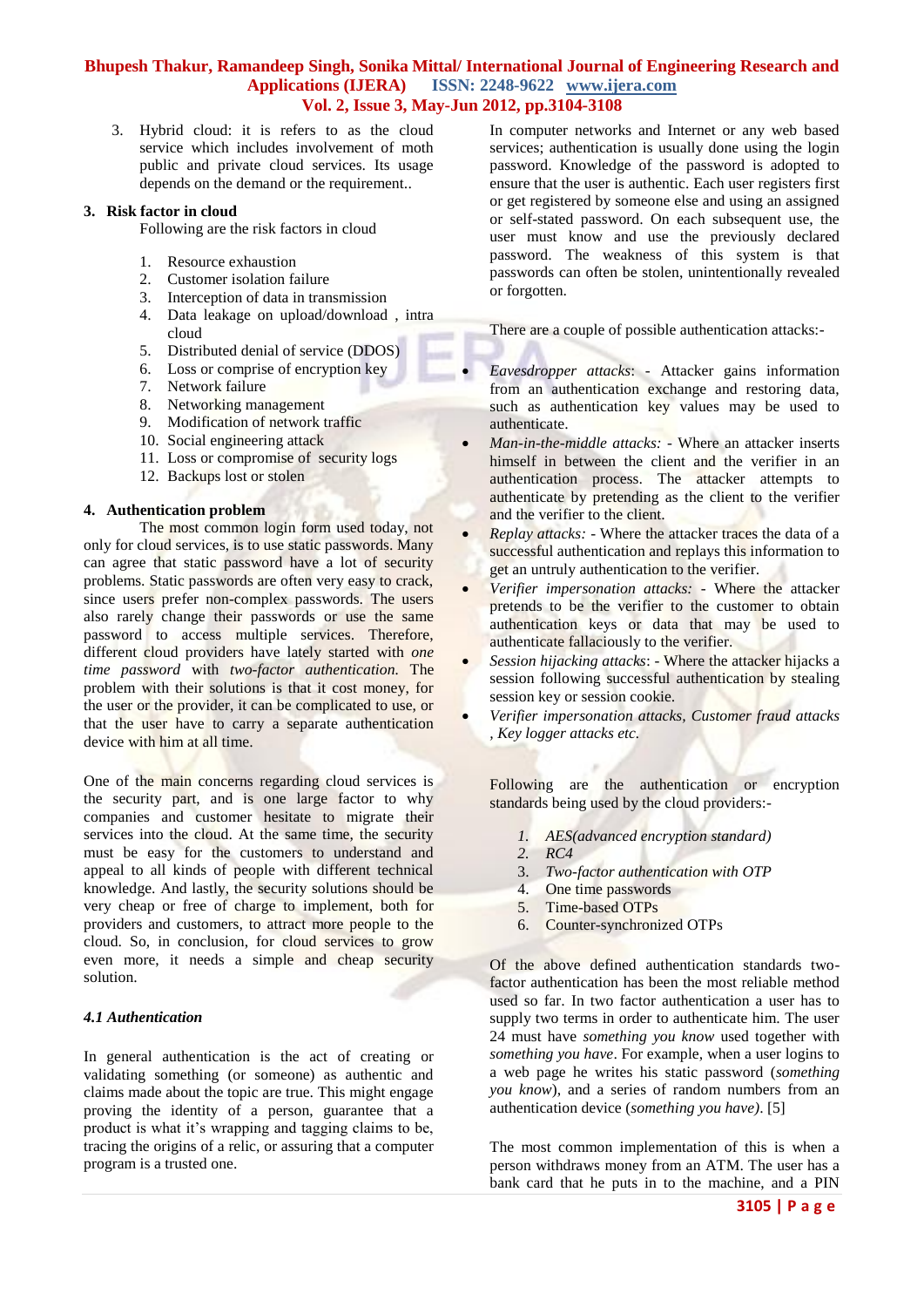code must then be entered before withdrawal is possible. [5]

In most online implementations over the Internet, the static password is a PIN code that you enter into an authenticating device, which will then generate a OTP. The only thing sent over the Internet to authenticate the user is the OTP, which will be of no use of a sniffing attacker.

#### **4.2 Encryption standard used**

[14]AES (Advanced Encryption Standard) and RC4 are two encryption ciphers that are used in a variety of applications. A common example where you would see both ciphers employed is in wireless routers. Although you would not explicitly see RC4 as an encryption mechanism there, both WEP and TKIP implement the RC4 cipher. Whereas AES is relatively new and very complex, RC4 is very old and is very simple.

The most significant difference between the two would probably be their type. AES is a block cipher that operates on discrete blocks of data using a fixed key and a formula while RC4 is a stream cipher that does not have a discrete block size. Instead, it uses a key stream of pseudorandom bits that is combined to the data using an exclusive OR (XOR) operation. You can use block ciphers as stream ciphers and vice versa, so the separation is not very distinct. But it is quite well known that RC4 is not very effective when used as a block cipher.

A good example of the weaknesses of RC4 is the implementation of WEP. WEP has been completely rendered insecure and can even be broken within a couple of minutes with tools that you can find readily available online. Although TKIP addresses some of the issues that have plagued WEP, it is not considered to be as secure as AES is. For this reason, it is advisable to use AES in any situation unless hardware limitations prevent you from doing so.

The primary reason why RC4 is very popular is the fact that it is simple and it can be very fast. This is already being mitigated since AES implementations in hardware are becoming very popular as it provides speed advantages over software implementations.

Lastly, RC4 is trademarked since it was initially a trade secret, which led to some people coming up of inventive ways to call the leaked description way back in 1994; like ARCFOUR and ARC4 (Alleged RC4). On the other hand, AES is publicly available and can be freely used without hitting any legal problem.

Summary:

1. AES is a very new and complex encryption standard while RC4 is rather old and simple.

- 2. AES is a block cipher while RC4 is a stream cipher.
- 3. AES is extremely secure while RC4 is not so.
- 4. RC4 is very fast compared to AES.
- 5. RC4 is trademarked while AES is not

Over the recent years, three factor authentications have also been introduced. This kind of authentication also needs "something you are", like a fingerprint or a voice print, together with the password and the physical token. [6]

Two factor authentications together with OTP is much safer than static passwords, when looked at from an access attack perspective, such as sniffing, password cracking and social engineering. However, it cannot protect against two common attacks [7]:

**Man-in-the-middle attack** an attacker sets up a fake website, resembling a legitimate site that the user surfs to in order to log in. The user generates the OTP and sends it to the fake website controlled by the attacker, which can now use this password to login to the real web site.

**Trojan attack** A Trojan is installed on the user's computer, allowing a hacker to "piggyback" on the session established when the user logins to a website.

These two attacks are best solved by educate users in how to spot web pages with false certificates and how to protect your computer and keep anti-virus software up to date. That is out of the scope of this paper.

One of the methods that can be used to come over this problem is using mOTP but with some modification as follows:

- 1. Unique user name
- 2. 4-digit PIN
- 3. Init-secret number of mobile

Following figure describes the procedure how it will work: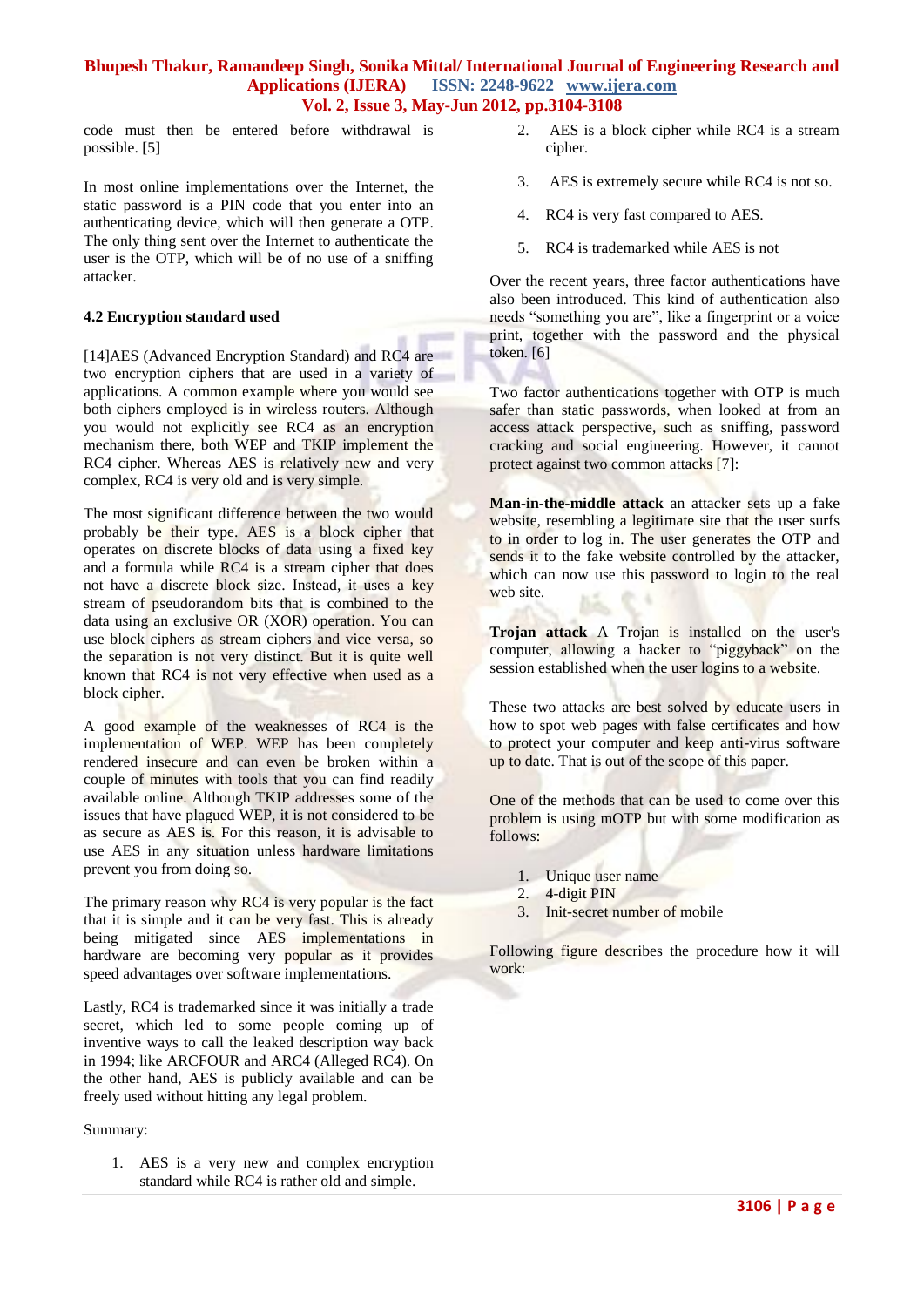

Fig. 1 basic scheme for authentication

#### **Pros**

- 1. No crucial login information is sent over the network.
- 2. If the encrypted username and PIN-code is cracked it will not matter, since a hacker cant login without the correct Init-secret. And todays best encryptions (AES, RC4) have not been cracked yet.
- 3. The Init-secret will be safe inside an application. If someone tries to manipulate the application along the way it can be detected by hash-function.
- 4. No configurations needed for the client, the application is ready-to-go.
- 5. Application downloaded and installed directly to the mobile phone, no need for user to connect the phone to the computer first.
- 6. Extra security by requiring authentication to the download page.
- 7. The download page can be deleted after 1 download, that way only one copy of the application/Init-secret will exist.
- 8. Extra security by using two devices. If the client's computer is compromised and the traffic is being monitored by an attacker, perhaps your mobile phone will be safe.

#### **Cons**

- 1. Harder to implement, more work for the server.
- 2. If the process is not automated it can take a long time to get the server response.



However, there are problems with this solution. All of this information will be sent over an insecure network where someone might sniff the packet. Even if the packet is encrypted through TLS/HTTPS, there is a possibility that a hacker can decrypt the information and get full access to the user's account, especially since he don't have any time limit and can decrypt the packet offline. One more point, even though all the packets will be encrypted, the user will not be protected against Man-in-the-middle attacks, that can direct the user to a page with a fake certificate where the attacker can gather all of the information that the user provide during the registration part. [23]

To protect against Man-in-the-middle attacks, people need education on how to spot a fake certificate, and is out of the scope of this thesis.

In order to provide a safe method to registrar to a service, these guidelines must be followed:

1. The Init-Secret can NEVER at ANY point travel over the network.

2. Since this is a cloud provider that customers will access through a web browser, the registration should be simple and at low or no cost.

3. The registration customers should be able to do the whole registration process over the Internet, not like the banks' system where the users go to the local office to get the authentication device. That will not be flexible and possible for a cloud solution.

## **5. Conclusion**

After implementing the practical solution of mobile authentication and RC4 encryption in a real life system, it is concluded that this system satisfies the criteria's.

- *1. Provide better password solution for login procedures than the insecure method of static passwords.*
- *2. Provide better two-factor OTP authentication solution than those being used today.*
- *3. Have an easy-to-understand registration system, which at the same time doesn't compromise the security.*
- *4. Use an encryption algorithm that is secure but also fast, to be able to serve the vast amount of cloud users.*
- *5. Offer a solution that is free of charge in order to attract more customers to the cloud services.*